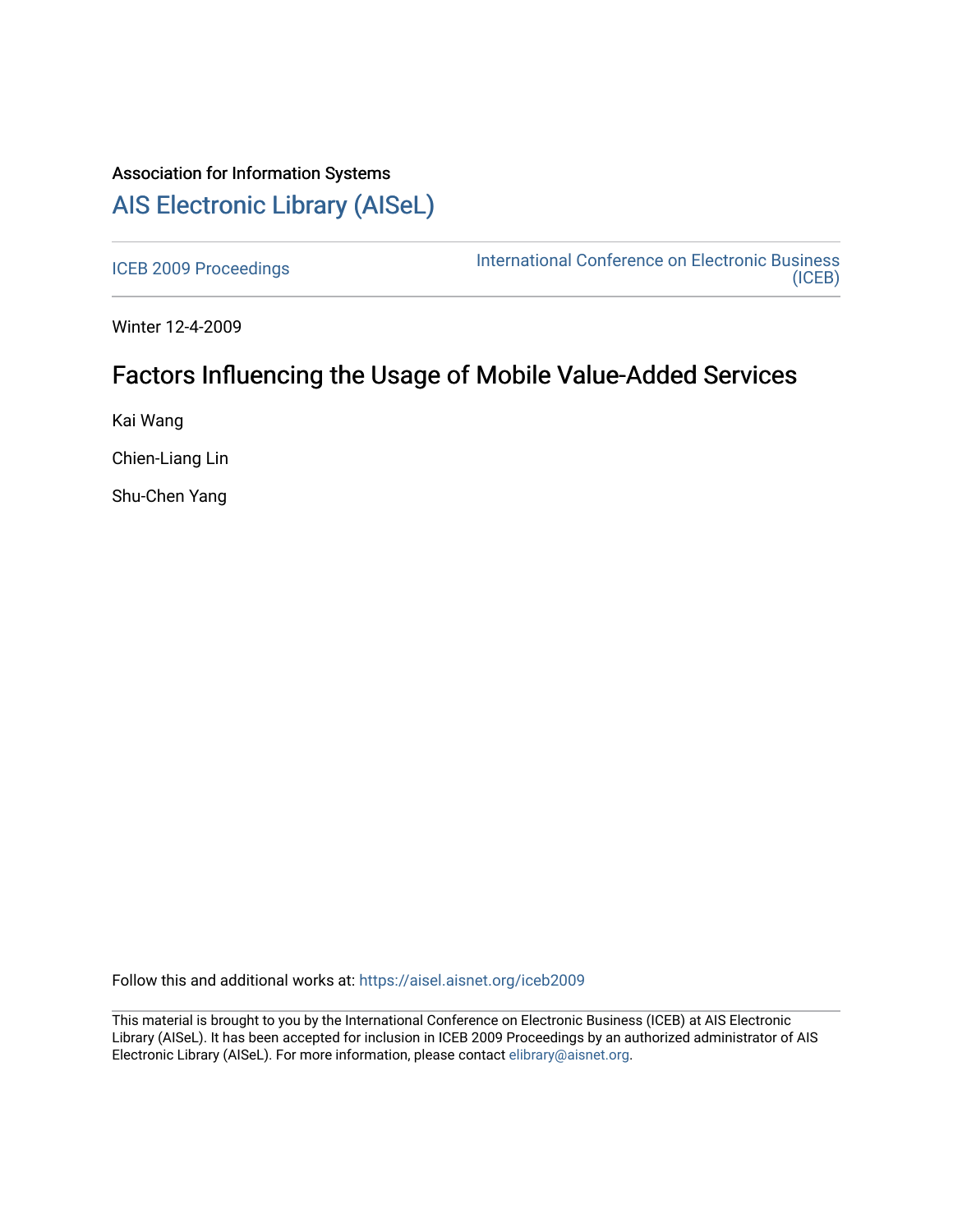## **FACTORS INFLUENCING THE USAGE OF MOBILE VALUE-ADDED SERVICES**

Kai Wang<sup>1</sup>, Chien-Liang Lin<sup>2</sup>, and Shu-Chen Yang<sup>3</sup> <sup>1, 3</sup>Department of Information Management National University of Kaohsiung, Taiwan 2 Department of Information Management Ming Chuan University, Taiwan <sup>1</sup>kwang@nuk.edu.tw;<sup>2</sup>lin.chienliang@gmail.com;<sup>3</sup>henryyang@nuk.edu.tw

### **Abstract**

Mobile value-added services have drawn the attention of researchers and practitioners recently, due to the rapid development of the mobile telecommunications market. Various mobile-based services and applications have therefore been introduced in order to satisfy mobile phone subscribers' needs. Facing intensive competition, service providers are eager to persuade mobile phone subscribers into using the mobile value-add services in the hope to expand market share and ultimately raise revenues. This study therefore intends to investigate the factors that influence mobile phone subscribers' intention to use mobile value-added services in Taiwan by incorporating quality factors and perceived playfulness with the Technology Acceptance Model. A preliminary proposal is presented in this extended abstract, together with expected contributions for research and practice.

**Keywords:** Technology Acceptance Model, information quality, system quality, service quality, perceived playfulness

### **Introduction**

Taiwan's mobile market has been a remarkable phenomenon as it had reached the milestone of one mobile device for every person by early 2002. As of the end of 2008, there were 25.41 million mobile phone subscribers (covering 2G, PHS, and 3G systems), a 4.6 percent growth from 2007. This gives the penetration rate of 110.3 percent in the Taiwanese market (NCC, 2008), showing a strong potential of the demand for both voice and mobile value-added services that drives the market energetically moving into the "next generation" of mobiles services with the awarding of five licenses for 3G services in 2002 (BuddeComm, 2009). Therefore, abundant and diverse mobile value-added services such as game, ringtone, mobile Internet applications (including community, search engine, map, email, etc.), multimedia messaging, mobile commerce, remote surveillance, and location-based services, etc. have been introduced into the market.

With the various forms of applications,

mobile value-added services serve both hedonic and utilitarian purposes. The former include multimedia message service, games, ringtone, and graphics downloads, etc., which provide entertaining or recreational values. In contrast, the latter make mobile phone subscribers consider the services as a stable and reliable source for fulfilling utilitarian demands such as location-based information, wireless network access, and mobile secretaries, etc.

Investigation into users' behavioral intention to technology acceptance has always been an important topic in IS research. Among the many theoretical perspectives, the Technology Acceptance Model (TAM) (Davis, 1989) is a widely accepted framework for its parsimony and high explanatory power across a wide variety of contexts (Taylor and Todd, 1995). Besides the external variables considered by past research, intrinsic motivation such as perceived playfulness is believed to be influential when users consider whether to adopt a new system that addresses individual experiences (Moon and Kim, 2001). In addition, to reflect the quality concerns discussed earlier, quality antecedents based on DeLone and McLean (2003) were also considered as external variables to examine whether mobile phone subscribers' perception of quality influence their attitude toward mobile value-added services and intention to use these services.

That is, this study intends to investigate the influence of mobile phone subscribers' hedonic and utilitarian beliefs on their intentions to adopt mobile value-added services. The objectives of this study are to understand whether perceived playfulness as hedonic and quality as utilitarian factors influence mobile phone subscribers' intention to use mobile value-added services, and to analyze the relationships between these factors and IT adoption determinants, based on TAM. The research model can be seen as an extension of TAM to include hedonic and utilitarian antecedents to explain the adoption of mobile value-added services.

### **Research Methodology**

The hypotheses to be examined are as follows.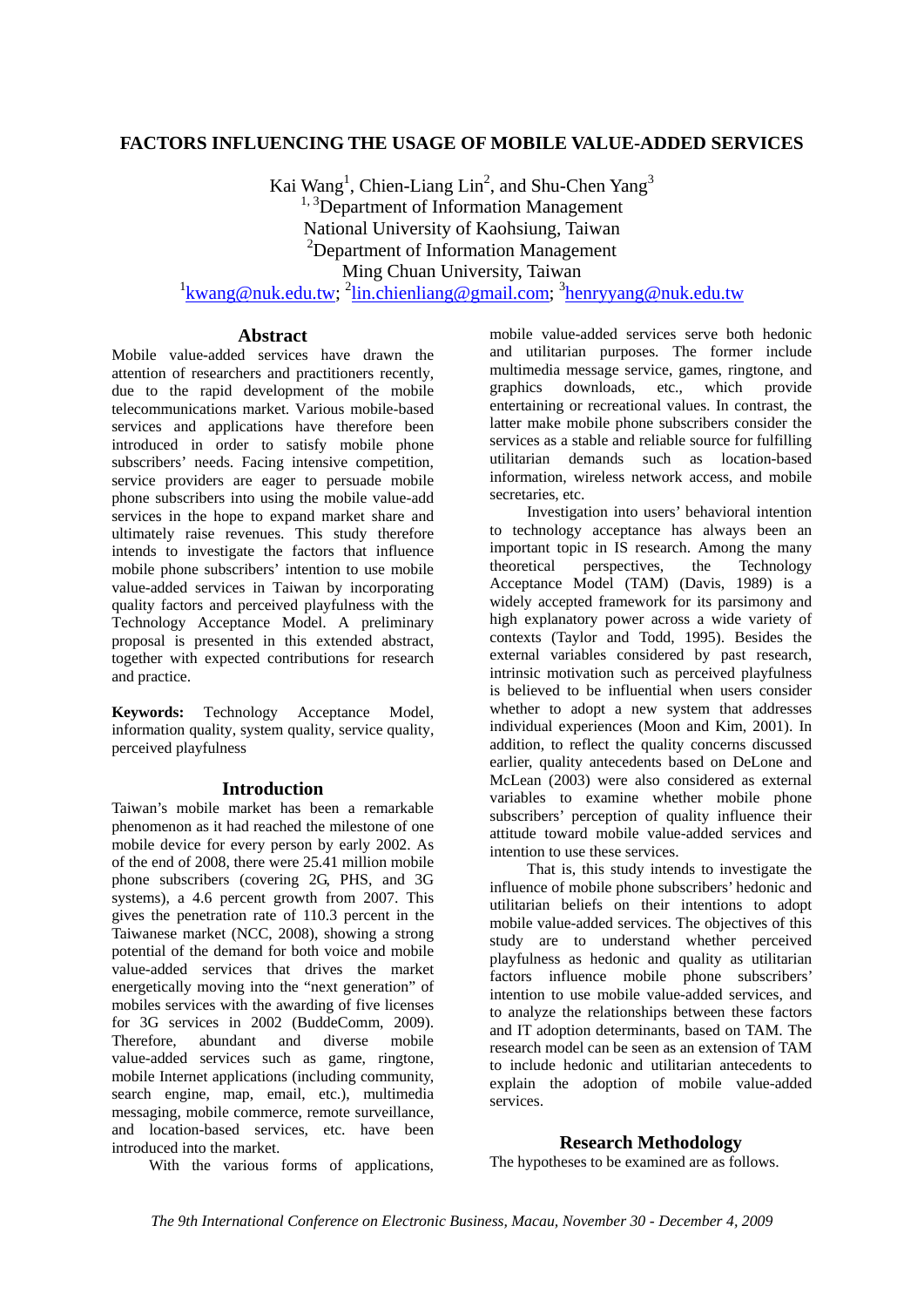- *H1: Perceived ease of use positively influences perceived usefulness of mobile value-added services.*
- *H2: Perceived ease of use positively influences behavioral intention to use mobile value-added services.*
- *H3: Perceived usefulness positively influences behavioral intention to use mobile value-added services.*
- *H4a: System quality positively influences perceived ease of use of mobile value-added services.*
- *H4b: System quality positively influences perceived usefulness of mobile value-added services.*
- *H5a: Information quality positively influences perceived ease of use of mobile value-added services.*
- *H5b: Information quality positively influences perceived usefulness of mobile value-added services.*
- *H6a: Service quality positively influences perceived ease of use of mobile value-added services.*
- *H6b: Service quality positively influences perceived usefulness of mobile value-added services.*
- *H7: Perceived ease of use positively influences perceived playfulness of mobile value-added services.*
- *H8: Perceived playfulness positively influences behavioral intention to use mobile value-added services.*

A pilot test will be performed. To ensure diversity in the research sample, the questionnaire will be administered to students from five departments of three different universities in Taiwan.

After evaluating the appropriateness of the measurement model with confirmatory factor analysis, the formal online survey will be carried out. The online mode of data collection is selected because of its advantages in expediency in data collection, ease of data tabulation, and the ability to reach a wide population of users (Bhattacherjee, 2002). The announcement for the event will be posted on the largest bulletin board system (ptt.cc) and the largest community portal (wretch.cc) in Taiwan. To attract a larger number of participants to this survey, those who finish filling in the questionnaire are entitled to enter a lottery. To avoid duplicated registration into the survey, however, the IP address of each respondent will be recorded to filter out opportunistic attempts.

#### **Expected Contributions**

Researchers have spent efforts on extending TAM with external variables or applying TAM to various IT adoption contexts (e.g., Hong et al., 2006; Hsu & Lu, 2004; Koufaris, 2002; Liao et al., 2007; Moon and Kim, 2001; Taylor and Todd, 1995;

Venkatesh & Davis, 2000; Wu and Wang, 2005). This research further extends this stream of research by investigating the adoption of mobile value-added services. Take the use of 3.5G mobile Internet access service for example. Depending on mobile phone subscribers' needs, the use may be either utilitarian or hedonic. If one intends to use the service to check for movie showtimes, the use is hedonic. Rather, if he or she needs to access the Internet to check for the latest stock quotes to ensure personal investment profitability, the use is relatively more utilitarian. That is, this research extends the applicability of TAM to IT services whose purposes are complex and contingent in nature, in contrast to the pure-purpose systems or services such as word processing programs, online games, or mobile commerce (Davis et al., 1989; Hsu and Lu, 2004; Yang, 2005).

From the viewpoint of information quality, information products that present features such as accuracy, meaningfulness, and timeliness, considered as the semantic level of success by Shannon and Weaver (1949), are able to convey the required content to mobile phone subscribers in an intended and clear manner. For example, location-based dining recommendation service delivers information from the operator to the mobile phone subscribers. Only clear, understandable, and meaningful information will be preferred. Suggestion of restaurant locations in the form of longitude and latitude or with only brief descriptions such as name, address, and phone number will be disliked, because the former, though accurate, is difficult to interpret and is thus meaningless, and the latter does not help much for the decision of dining places.

System quality regards the desired characteristics of the system such as high availability, reliability, adaptability, accessibility, and response time. Therefore, mobile telecommunications service providers are expected to provide dense coverage of signal and highly responsive and available infrastructure, especially during peek hours, so that the mobile value-added services can operate seamlessly, without mobile phone subscriber complaints for, for example, lagged transmission of video clips, long download time for ringtones, or delayed delivery of short messages. With high system quality, mobile phone subscribers may perceive the system to be easy to use and useful, thus are more willing to be continual subscribers of the services.

Giving mobile phone subscribers a positive service experience also contributes to the adoption of mobile value-added services. Positive service experiences may come from easy-to-access online help or instant assistance of and prompt response from customer service agents. Periodical and